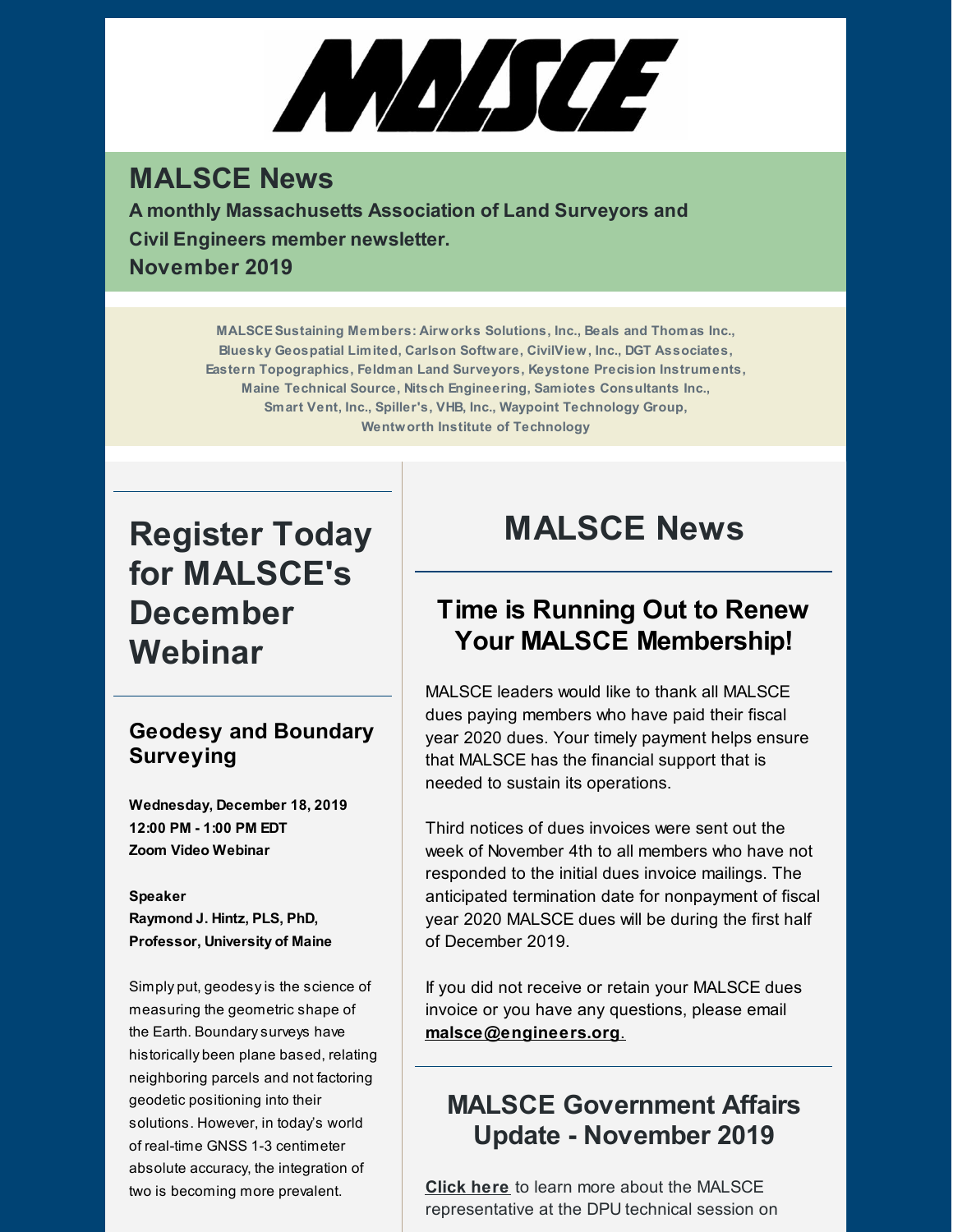This webinar examines the various methods which will allow geodetic information to be simplyintegrated into boundarysurveying products. It will also be shown how geodetic information will enhance the boundary survey product.

**Click here to [learn](https://files.engineers.org/file/12-18-19-Geodesy-And-Boundary-Surveying.pdf) more**

**Save the Date for these Upcoming MALSCE Events**

**The Eleventh Annual Legal Perspectives on Land Surveying Seminar**

**Friday, January 31, 2020 Conference Center at Waltham Woods, Waltham, MA**

This popular daylong program will once again feature a panel of distinguished attorneys examining the latest legal issues impacting the land surveying profession.

#### **2020 MALSCE Convention**

**Friday and Saturday, March 13 & 14, 2020 Doubletree by Hilton Hotel Leominster, Leominster, MA**

The Convention Planning Committee is hard at work developing the program for the 2020 MALSCE Convention.

# **Affiliate**

Emergency Revisions to DigSafe Regulations, contacting your legislators and asking them to support our DigSafe Bill, the DPU issued Straw Regulations, and City of Boston Municipal Lobbying Registration.

## **MALSCE has Limited "Get Kids Into Survey" Posters Available**



While supplies last, MALSCE is offering a limited number of "Get Kids Into Survey" posters for members to give to their local grammar schools. The goal of the program is to educate and excite the next generation of surveyors while bettering the geospatial industry globally. MALSCE has five different posters available: Crime Scene, Smart Cities (pictured), Mining, Forestry, and Civil. If you are interested in the posters and want to learn more please contact Emily Devane at **[edevane@engineers.org](mailto:edevane@engineers.org)**.

# **NSPS News**

# **Young Surveyor's News**

NSPS is pleased to announce the new Young Surveyor's Network website,

**[www.youngsurveyors.org](http://www.youngsurveyors.org/)**. The definition of a Young Surveyor is someone 35 years or less, a surveying student or someone who earned their Bachelor's or Master's degree within the past ten years. All surveyors, regardless of licensure, are welcome to join, however the focus will remain on supporting those new to the industry. YSN would like to ask anyone who would like to join or may have joined in the past to join on the new site as they are rebuilding their membership list using an easier to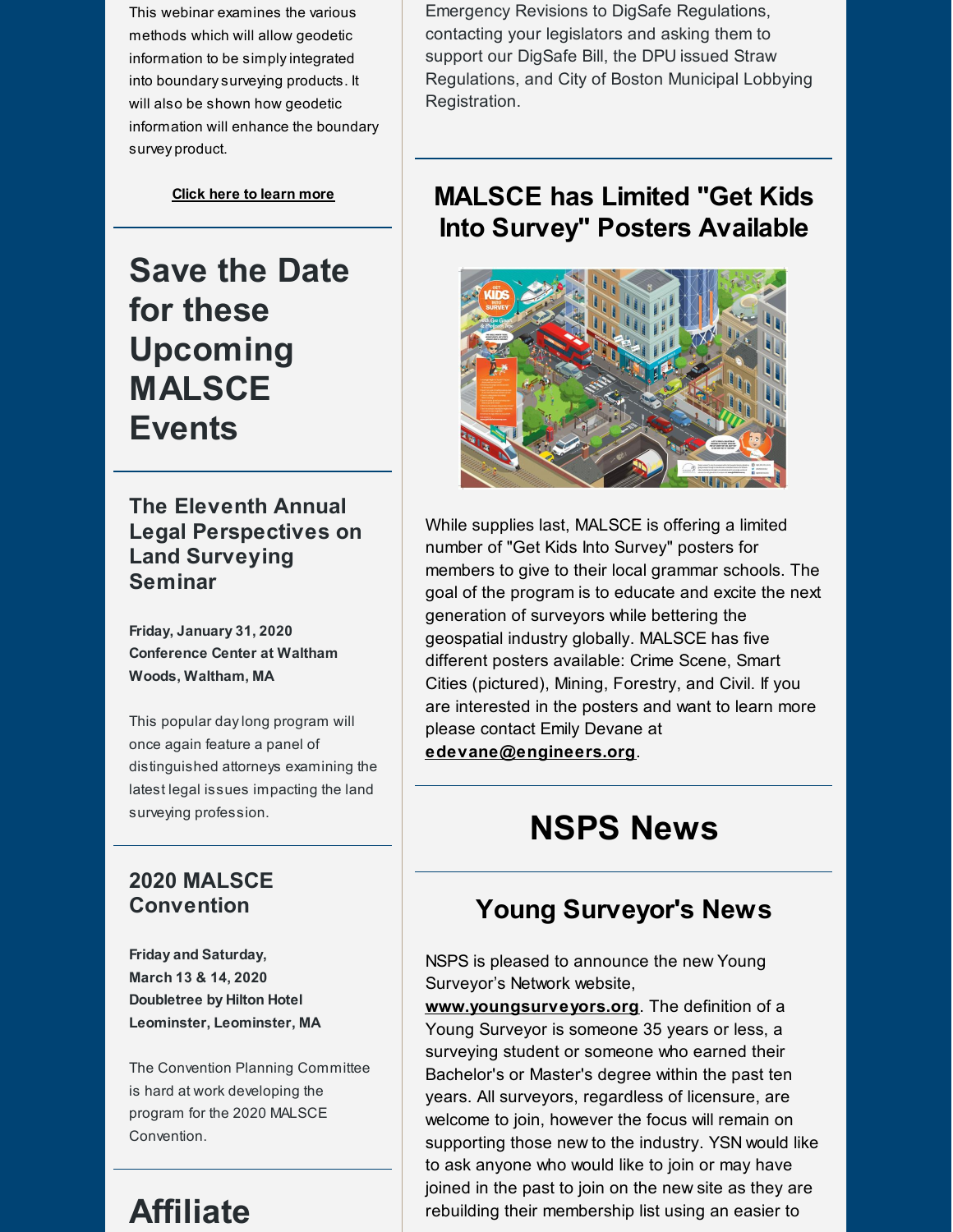# **Association Events**

#### **NHLSA 50th Annual Meeting & Equipment**

**Thursday and Friday, December 5 and 6, 2019 Marriott Courtyard Grappone Conference Center, Concord, NH**

**Click here to [learn](http://files.engineers.org/file/Annual-Brochure.pdf) more**

#### **NYSAPLS 61st Annual Conference**

**Wednesday and Thursday, January 22 and 23, 2020 Turning Stone Resort and Casino, Verona, NY**

**Click here to [learn](https://www.nysapls.org/events/EventDetails.aspx?id=1262646&group=) more**

# **MALSCE News is Seeking Topical Articles**

Did you have a particularly challenging project? Have a technical matter to discuss? Do you have a perspective on the profession you'd like to share? Your colleagues are waiting to learn from your experience. Submit an article for publication in MALSCE News. MALSCE is seeking topical articles for publication in future issues of MALSCE News. While we cannot promise to print everything submitted, if you've written something you'd like to share with your fellow MALSCE [members,](mailto:rkeenan@engineers.org) forward it to **Rich Keenan**.

manage system. This should allow for better organization and quicker mobilization on those issues important to young surveyors.

MALSCE is looking to start a Young Surveyors Group for interested members. If you are fit the definition above and would like with other young surveyors in Massachusetts please email Emily Devane at **[edevane@engineers.org](mailto:edevane@engineers.org)**.

## **Shop at AmazonSmile to benefit NSPS Foundation**

Did you know that when you shop for the holidays, AmazonSmile will donate to the National Society of Professional Surveyors Foundation?

Visit **[smile.amazon.com](http://smile.amazon.com)** and search for the National Society of Professional Surveyors Foundation Inc.

# **Become a Certified Survey Technician (CST)**

No matter what the future holds, prepare to meet challenges head on. Future-proof your resume by becoming a Certified Survey Technician (CST). This unique four-level certification program indicates official recognition by NSPS that a person can perform surveying tasks at a specific technical level.

Show what you can do! Decide between the field or office track. Visit **<http://www.cstnsps.com>** for details.

# **Classified Advertisements**

## **Survey Party Chiefs, Field Technicians,**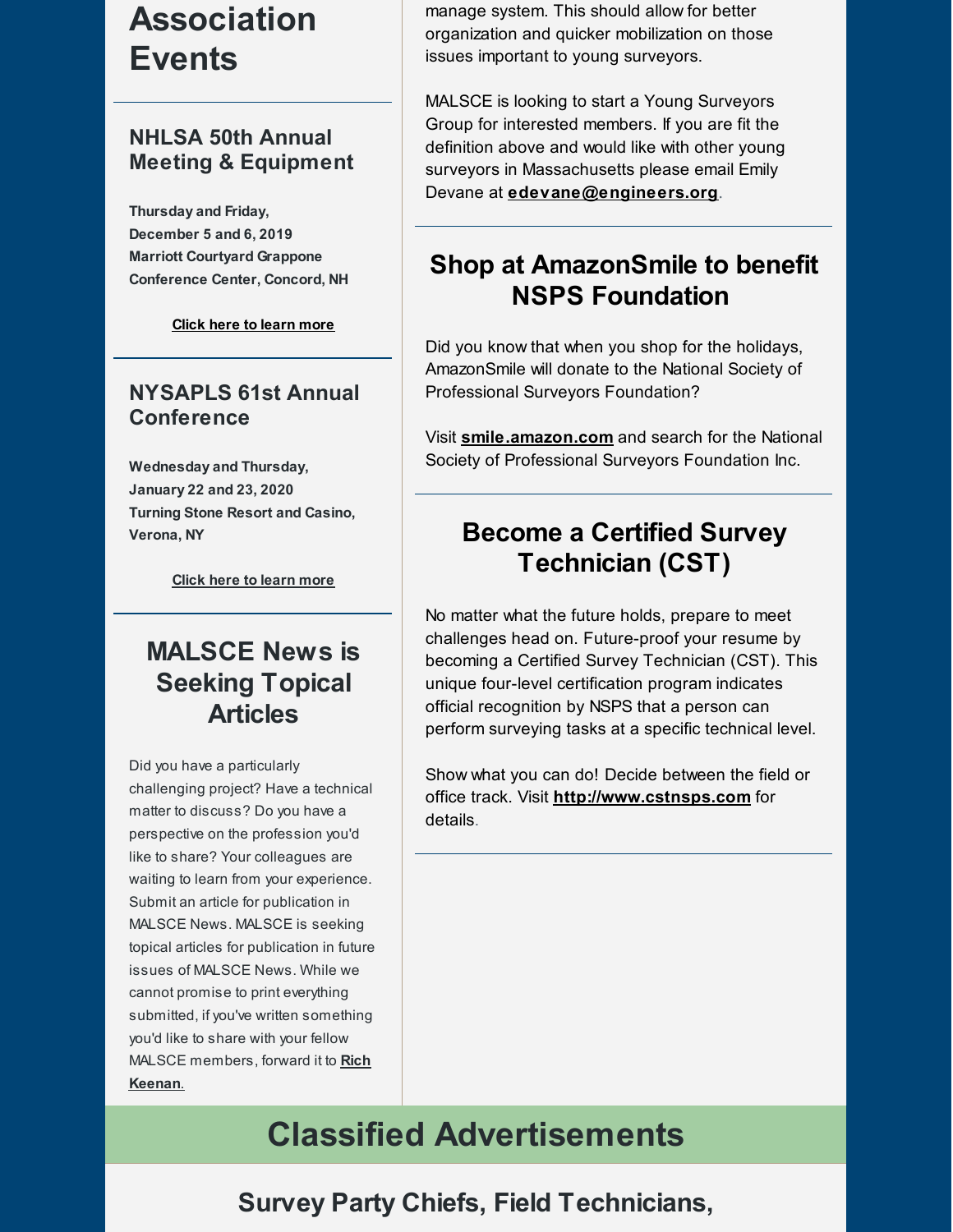## **and Office Technicians - \$2,500 Signing Bonus**

Beals and Thomas Inc. is currentlyseeking responsible, highly motivated, and detail-oriented individuals to join our Land Surveying Department. We are celebrating 35 years of providing high qualitysurvey, civil engineering, planning, permitting and environmental services to a wide variety of public and private clients. We are pursuing dedicated and engaged individuals to work collaboratively as part of our multidisciplinary team to address land conservation and development challenges.

We offer highly competitive compensation, signing bonus, and a comprehensive benefits package including company-sponsored health and dental insurance, long-term and short-term disabilityinsurance, and 2X annual salarylife insurance. Also included are paid sick time, holidays and vacation days, plus a 401(k) plan with company match.

Ideal candidates possess leadership abilities to manage survey assignments in the field and provide office surveysupport.

We are actively recruiting for the following positions:

- Survey Party Chiefs
- Field Technicians
- Office Technicians

If you are ambitious, take pride in your work, and are seeking to advance your career, we encourage you to applyto join our team.

To learn more about us and the positions offered as well as to apply, please visit our website:

#### **[www.bealsandthomas.com](http://www.bealsandthomas.com)**

## **Senior Right of Way Specialist - Eversource**

Provides real estate project support for capital construction and maintenance projects; including but not limited to acquisitions and dispositions of fee and easement property. Must be able to perform RE valuations and have experience handling complex RE transactions and the acquisition of agency permits. Responsible for the periodic review of the system right of wayfor compliance of current uses by established agreements with third parties. Performs the function of the RE/ROW subject matter expert for system projects. Must be able to perform record research, read survey plans, draft RE documents, provide technical support relative to ROW land management and asset protection. Must be able to act as the PM when necessary or required. Must be able to work collaboratively with others and individually. Must possess excellent communication and negotiation skills. Must be customer service focused. Must be able to prioritize and manage many work tasks and assignments.

Education: Requires a Bachelor's Degree in Business, Real Estate, Law, Engineering or other related discipline.

Experience : Eight years related ROW Management, Property Management And/or Real Estate Law. ROW Land Management Experience Preferred

**Click here for more [information](https://jobs.eversource.com/job/berlin/senior-right-of-way-specialist/7774/12069962)**

## **Attention Fellow Surveyors**

The Farmer's Almanac is predicting another brutal New England winter. Are you prepared for freezing temperatures, record snow and deep frost? Or, would you rather be surveying in the warm climates of Florida, North Carolina, or Virginia? VHB, an east coast surveying, engineering and environmental firm is